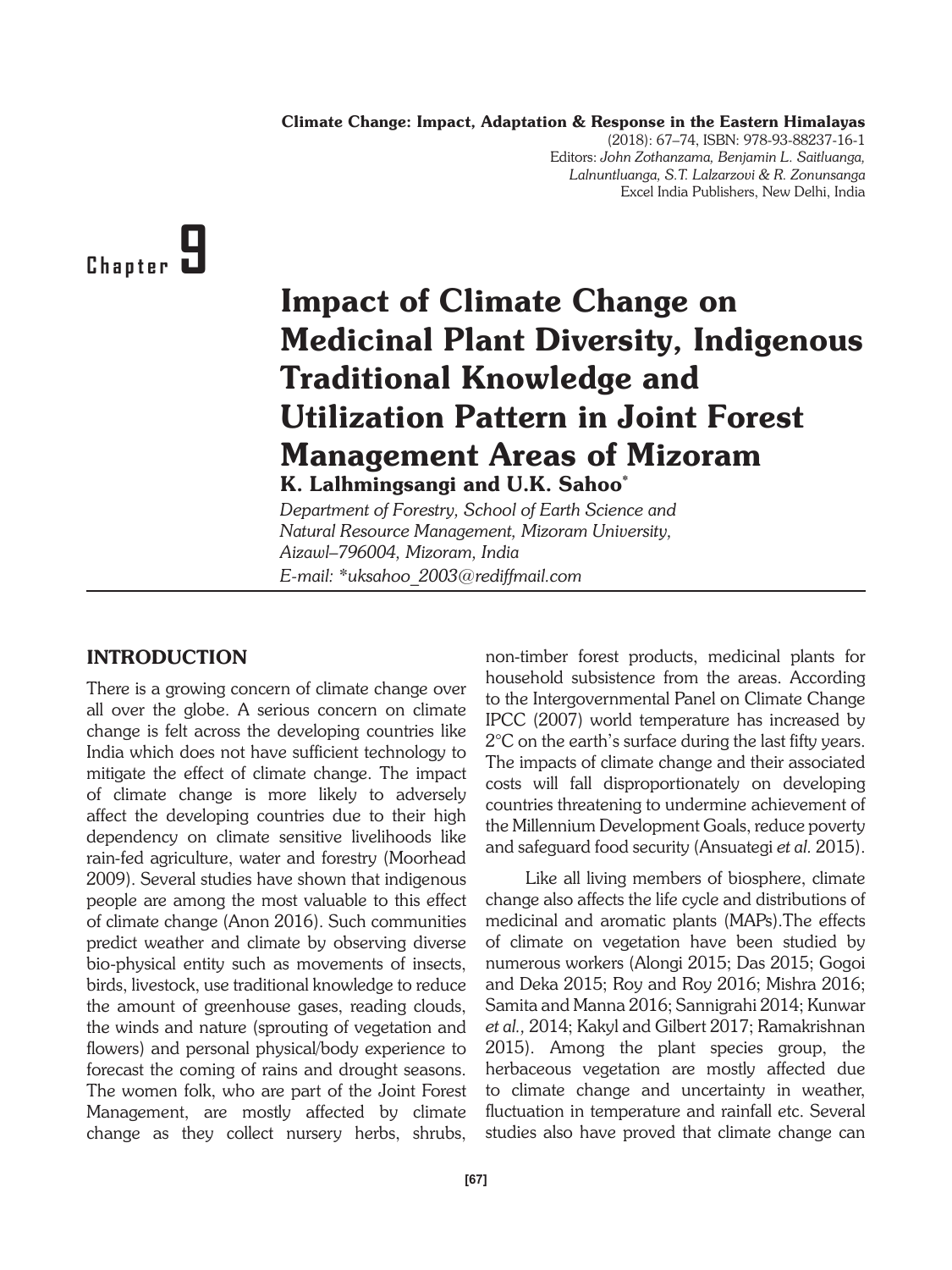drastically alter the distribution, phonological events in medicinal plants (Chestin 2001; McCarty 2001), these factors can also disrupt the pollinator affecting flowering, fruiting etc of different plant species. Due to climate change, many wild MAPs have either become extinct or under the verge of extinction, as evident from reviewing ecological process and species distribution trough herbarium collection (Li *et al*., 2013).Climatic variables are strong environmental factors affecting the distribution of the life cycle and distribution of medicinal plants (Whittaker 2002; Trivedi *et al.,* 2008). These changes affect the plant ecology e.g. drought and heat weaves affect on photosynthesis, respiration, transpiration etc. (Barbosa *et al.,* 2012; IPCC 2013) and it also increases the rate of plant mortality and extinction risk in many areas.

Medicinal plants have been used by the tribal folks of the North-eastern India including Mizoram since time immemorial for their health care needs. Over a period of time they have developed indigenous traditional knowledge (ITK) on the use of various medicinal plants and these knowledge are now integral parts of the culture and history of the tribal communities. These accumulated body of knowledge and beliefs are traditionally handed down through generations by cultural transmission about the relationship of the living being including human with one another and their environment. The climate change may affect even the practice of ITK (Parjuli and Maharjan 2017) as indigenous plants are expected to be highly susceptible and are reported to be shifting their bases as response to climate change (Parmasen and Yohe 2003; Telwala *et al.,* 2013) which would have direct impact on the tribal folks dependent on medicinal plants (Cavalier 2009).

An attempt has been made in the paper to compile the distribution of medicinal plants in Joint Forest management across the three agro-climatic zones, the use of Indigenous Traditional Knowledge and utilization pattern of medicinal plants.

#### MATERIALS AND METHODS

#### **STUDY SITE**

A study was designed to understand the impact of climate change on medicinal plant diversity,

indigenous traditional knowledge and utilization of medicinal plants in Joint Forest Management (JFM) areas of Mizoram. For the purpose, all the 25 JFM areas located in three agro-climatic zones of Mizoram were selected for the study. These are Saihapui K, Thingdawl, Chemphai, Kolasib, Lengte, Dapchhuah, Chungtlang, Chhippui/Kawnmawi, Tuahzawl falling under Agroclimatic Zone I, Sihphir, Muthi, Ailawng, Lungleng I, Neihloh, Ramlaitui, Baktawng, Samlukhai, Sumsuih, Serkhan falling under Agroclimatic Zone II and Ngopa, Kawlkulh, Khawhai, Khawzawl, Hliappui, falling under Agroclimatic Zone-III. These agroclimatic zones varied with respect to rainfall, temperature and humidity (Table 1). Agroclimatic Zone 3 had relatively lower temperature and experienced cooler time, though humidity was also high. Both primary and secondary data were obtained through semistructured questionnaire, field observation, personal interview and group discussion with the villagers to generate information on to what extent they are involved in harvesting of medicinal plants. Semistructured questionnaire covered approximately 10% of the household sample size from each villages to generate data on household characters such as family size, landholding, literacy rate, education level and income status of the family, it also included information on exploitation of medicinal plants as well as the consequences of climate change on the medicinal plants vegetation of community forest *i.e.,* VFDC plantation areas.

Table 1: Climatic Variability of Rainfall, Temperature and Humidity Across the Three Agro Climatic Zone

| <b>Variables</b>  | AZ1            | A72            | AZ3                     |
|-------------------|----------------|----------------|-------------------------|
| Altitude (m)      | < 800          | 800-1400       | >1400                   |
| Rainfall(mm/year) | 2000-3000      | 2500-3000      | 2000-3000               |
| Mean temp. (min)  | $12^{\circ}$ C | $12^{\circ}$ C | $11 \text{ }^{\circ}$ C |
| Mean temp(max)    | $30^{\circ}$ C | $30^{\circ}$ C | $20^{\circ}$ C          |
| Humidity          | 53-62%         | 58-76%         | 75-88%                  |

*Source:* Mizoram Remote Sensing Application Centre (MIRSAC)

#### RESULTS AND DISCUSSION

A total of 116 plant species belonging to the 58 families are documented from the three agro-climatic zones of Mizoram (Table 2). They are classified into abundant, rare, least concerned and critically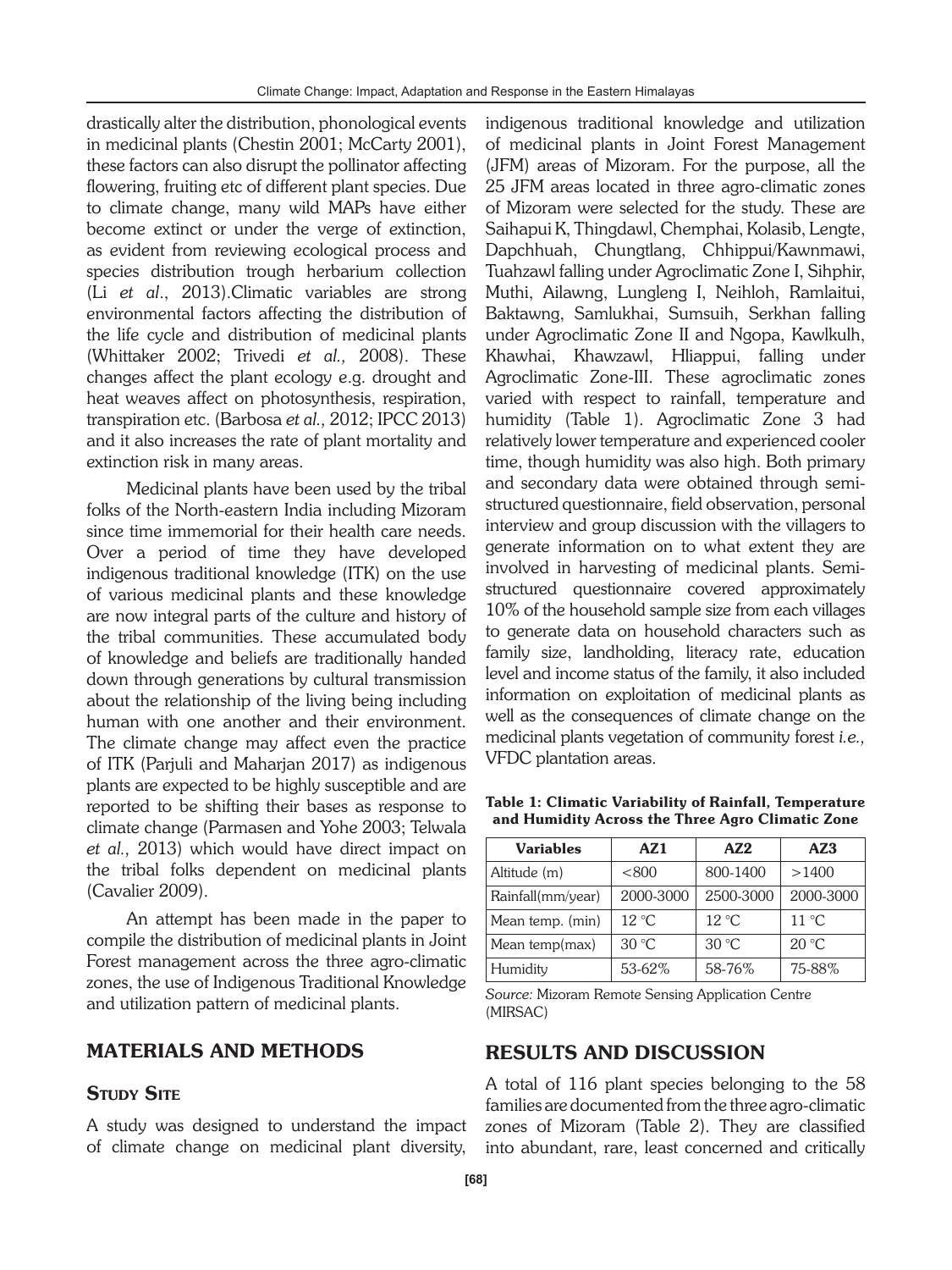endangered. A total of 103 medicinal plant species was found in agro-climatic zone 1 with 65 abundant species, 26 rare species and 11 least concerned and one critically endangered species. In agro-climatic zone 2, 113 plant species were documented under which 84 plant species fall under abundant status, 20 rare species, 9 least concerned species. In agroclimatic zone 3, 102 medicinal plant species were found and 67 plant species belong to the abundant status, 24 are rare species, 10 least concern and one critically endangered species (Table 2). Among the species *Datura suaveolens, Myrica esculenta* were found restricted to the JFM areas of AZ1, *Butea monosperma, Aegle marmelosa, Amaranthus spinosus, Canna indica, Mussaendra roxburghii* were restricted to AZ2 while Artocarpus chama was restricted to the JFM areas of AZ3. The effects of climate change are apparent within ecosystem around the world, including, medicinal plant populations. Some results have shown that the individual species either adapt to the increased temperature by modifying their structure and posture (Kelly and Coulden, 2008) or shift towards cooler climate/ higher altitude. Vegetation up-shift in response to climate change for various species have been reported (Kunwar 2011; Kunwar *et al.,* 2014). In view of the fact that changes in temperature, changing climate can affect health and bring various kind of diseases, it may be difficult to meet the growing requirements of medicinal herbs and other species that are susceptible to climate change. Due to the change in climatic conditions, medicinal

plants in the study areas face challenges leading to the risk of genetic diversity loss. In the study area two critically endangered species are documented. Practice of indigenous traditional knowledge may get affected due to climate change.

Table 3: Category of Medicinal Plant in the Three Agro-climatic Zone based on the Status

| Agro-climatic<br>Zone | <b>Abundant</b> | Rare | Least<br>Concerned | Critically<br><b>Endangered</b> | <b>Total</b> |
|-----------------------|-----------------|------|--------------------|---------------------------------|--------------|
| $AGZ-1$               | 65              | 26   |                    |                                 | 103          |
| $AGZ-2$               | 84              | 20   |                    | $\overline{\phantom{a}}$        | 113          |
| $AGZ-3$               | 67              | 24   | 10                 |                                 | 102          |

Table 4: Category of Medicinal Plants in the Three Agro-climate Zone based on the habit

| <b>Category/Attributes</b> | <b>AGZ-1</b> | $AGZ-2$ | $AGZ-3$ |
|----------------------------|--------------|---------|---------|
| Trees                      | 41           | 38      | 47      |
| Shrubs                     | 32           | 34      | 30      |
| <b>Herbs</b>               | 26           | 36      | 22      |
| Climbers                   |              | 5       | З       |
| Family                     | 31           | 39      | 42      |

The temperature and humidity varied from each other with respect to different agro-climatic zone. Higher the altitude cooler the climate and lower the altitude warmer the temperature. Agroclimatic zone 1 has the lowest altitude and got the minimum moisture (53-62%), agro-climatic zone 2 has the mid altitude and moisture. Agro-climatic zone 3 has the highest altitude and highest moisture content among all the three agro-climatic zones.



Fig. 1: Mode of Utilization of Medicinal Plants in Disease Wise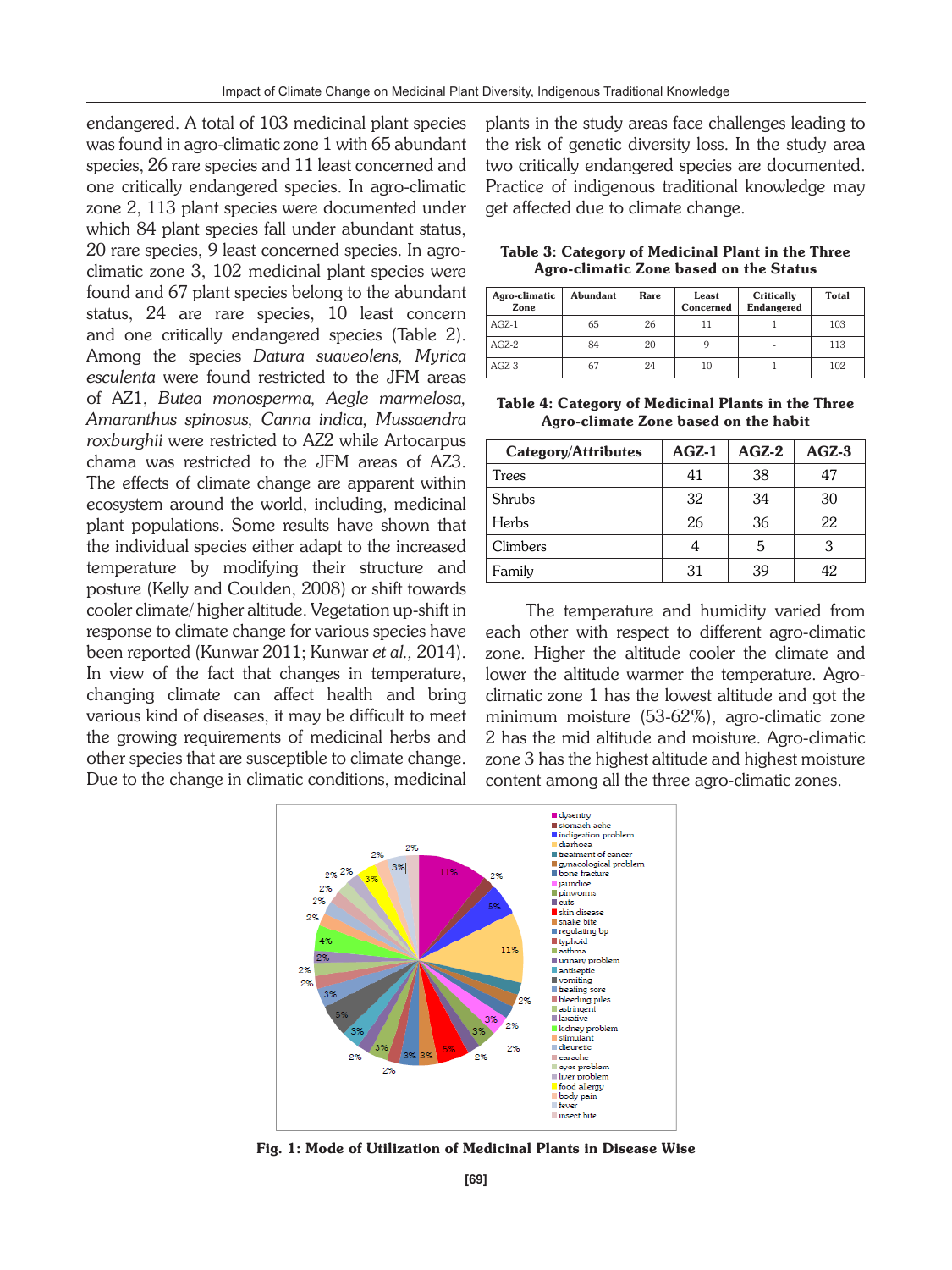The 116 medicinal plants are being used for curing different 32 ailments. Dysentery and diarrhoea are treated most frequently using these medicinal plants (Fig. 1) followed by indigestion problem, skin disease, vomiting and kidney related problems. Based on the habit wise, leaves has the highest percentage of utilization among all the plant parts followed by bark, whole plant, fruits, seeds, roots/rhizome and least utilization from the stem (Fig. 2).

In AGZ-2, more abundant species were found though in both AGZ-1 and 3, one critically endangered species was noticed (Table 3) The tree species was highest in agro-climatic zone 1 followed by zone 2 and least in zone 3. Shrubs was highest in agro-climatic zone 2 followed by zone 1 and least in zone 3. Herbs and climbers was highest in agro-climatic zone 2 followed by zone 1 and least in zone 3 (Table 4). All together 48 tree species was documented, 37 shrub species, 24 herb species and 7 climber species. Trees have the highest number because the VFDC plantation site has a large number of tree species which are grown naturally and some of them are planted.

The medicinal plants within the Joint Forest Management areas are degrading due to different reasons and climate change being one of the major causes. The herbaceous plant species are more likely to be effected by the extreme temperature and irregular rainfall caused by climate change. The effect of climate change on medicinal plants has not been well studied. At this situation, the consequences of climate change on medicinal plants may become a bigger issue for the herbal community all over the world. In present condition, climate change may not create a big threat to medicinal plants, but it will surely become a greater threat in future decades. Further research on the study of climate change effect on medicinal plants is essential for a better conservation strategy.



Fig. 2: Parts Wised Distribution of Medicinal Plants

| Sl. No.        | <b>Scientific Name</b>            | Vernacular<br>Name (Mizo) | Family      |        | Agro-climatic<br>Zone |  | <b>Parts Used</b> | Mode of Utilization                                                                                                                                                         |
|----------------|-----------------------------------|---------------------------|-------------|--------|-----------------------|--|-------------------|-----------------------------------------------------------------------------------------------------------------------------------------------------------------------------|
|                |                                   |                           |             |        | $\bf{2}$              |  |                   |                                                                                                                                                                             |
|                | Adiantum philippense L.           | Chakawkte                 | Adiantaceae | $^{+}$ | $^{+}$                |  | Whole plant       | The whole plant is boiled and used in treatment of<br>dysentery and stomach ulcers.                                                                                         |
| $\overline{2}$ | Aegle marmelos (L) Correa         | Belthei                   | Rutaceae    |        | $+$                   |  | Fruit             | Decoction of the fruit is applied for dysentery, stomach-<br>ache and indigestion problem.                                                                                  |
| 3              | Ageratum convzoides L.            | Vailenhlo                 | Asteraceae  | $+$    | $^{+}$                |  | Whole plant       | The root is crush with Callicarpa arborea bark and rhizome<br>of curcuma longa and the juice is drunk for the remedy of<br>stomach cancer; stem and leaf as anti-diarrhoeal |
| 4              | Albizia odoratissima Benth.       | Kangteknu                 | Mimosaceae  | $^{+}$ | $^{+}$                |  | Leaf              | The leaf is boiled in ghee and is used in remedy for cough                                                                                                                  |
| 5              | Albizia procera (Roxb.) Benth.    | Kangtekpa                 | Mimosaceae  | $+$    | $^{+}$                |  | Bark              | Bark is boiled with water and taken against pinworms                                                                                                                        |
| 6              | Albizia chinensis (Osb.) Merr.    | Vang                      | Mimosaceae  | $+$    | $^{+}$                |  | Bark              | Infusion of the bark is used for treating cuts and skin<br>disease.                                                                                                         |
|                | Alocasia fornicata (Roxb.) Schott | Baibing                   | Araceae     | $+$    | $^{+}$                |  | Whole plant       | Juice of the plant is used for treating snake bite                                                                                                                          |

Table 5: Distribution of the Medicinal Plants in 3 Agro-climatic Zone of Mizoram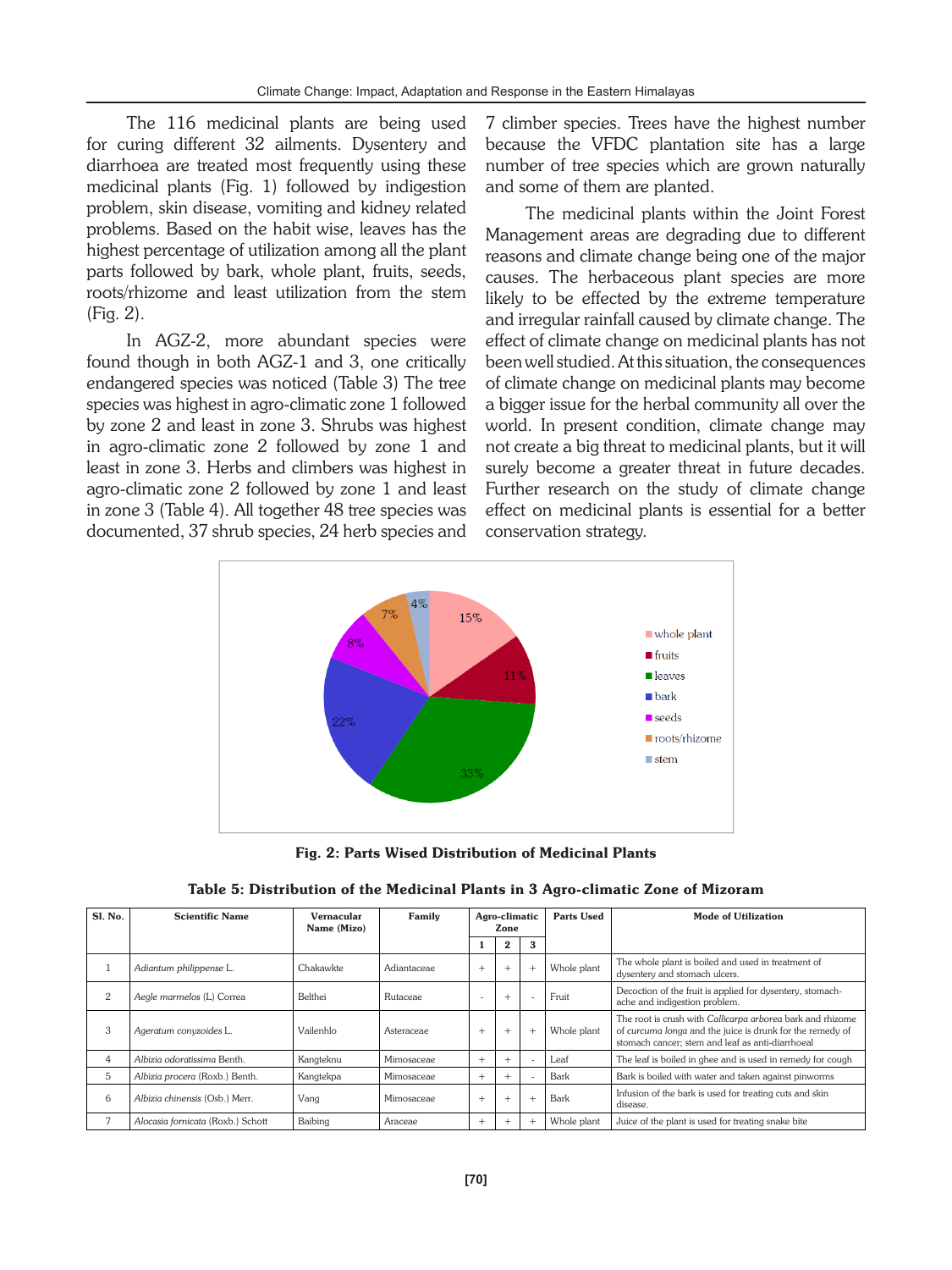| Impact of Climate Change on Medicinal Plant Diversity, Indigenous Traditional Knowledge |  |
|-----------------------------------------------------------------------------------------|--|
|                                                                                         |  |

| <b>Sl. No.</b> | <b>Scientific Name</b>                                         | Vernacular<br>Name (Mizo)      | Family         |                 | Agro-climatic<br>Zone |                | <b>Parts Used</b> | <b>Mode of Utilization</b>                                                                                                                                                                   |
|----------------|----------------------------------------------------------------|--------------------------------|----------------|-----------------|-----------------------|----------------|-------------------|----------------------------------------------------------------------------------------------------------------------------------------------------------------------------------------------|
|                |                                                                |                                |                | $\mathbf{1}$    | $\bf 2$               | 3              |                   |                                                                                                                                                                                              |
| 8              | Alstonia scholaris (L.) R.Br.                                  | Thuamriat                      | Apocynaceae    | $^{+}$          | $^{+}$                | $^{+}$         | Bark and<br>leaf  | The bark and leaves are boiled and the water is taken for<br>high blood pressure, dysentery, typhoid and asthma.                                                                             |
| 9              | Amaranthus spinosus Linn.                                      | Lenhling                       | Amaranthaceae  |                 |                       |                | Whole plant       | The leaves are boiled in water and the water is drunk for<br>difficult urination. Juice of crushed leaves is used to stop<br>bleeding from the nose                                          |
| 10             | Amaranthus viridis L.                                          | Len hling-hling<br>neilo/Zamzo | Amaranthaceae  | $^{+}$          | $^{+}$                | $\! +$         | Whole plant       | Decoction of the plant is used for treating dysentery and<br>inflammations                                                                                                                   |
| 11             | Amomum dealbatum L. Roxb.                                      | Aidu                           | Zingiberaceae  | $+$             | $+$                   | $\! +$         | Bark              | The crushed bark is boiled with water and used for<br>antiseptic                                                                                                                             |
| 12             | Anogeissus acuminata (Roxb.) Wall.                             | Zairum                         | Combretaceae   | $^{+}$          | $+$                   | $\! +$         | Bark              | Decoction of the bark is boiled and used for the treatment<br>of stomach problems.                                                                                                           |
| 13             | Aporosa diotica (Roxb.) Muell.Arg.                             | Chhawntual                     | Euphorbiaceae  | $^{+}$          | $+$                   | $^{+}$         | Bark              | Decoction of bark is used as a remedy of stomach ulcer<br>and diarrhoea.                                                                                                                     |
| 14             | Artemisia vulgaris L.                                          | Sai                            | Asteraceae     |                 |                       | $^{+}$         | Stem              | The agar extracted from the stem is used against vomiting                                                                                                                                    |
| 15             | Artocarpus lakoocha Roxb.                                      | Theitat                        | Moraceae       | $^{+}$          | $+$                   | $\overline{+}$ | Seed and<br>bark  | The seed is used for purgative and the powder bark is<br>applied to sores to draw out purulent matter, infusion is<br>applied to pimples and cracked skin                                    |
| 16             | Artocarpus chama. Butch.-Ham.                                  | Tatkawng                       | Moraceae       | ÷,              | ÷,                    |                | Bark              | Decoction of bark is taken against diarrhoea                                                                                                                                                 |
| 17             | Averrhoa carambola L.                                          | Theiherawt                     | Averrhoaceae   | $^{+}$          | $^{+}$                | $^{+}$         | Fruit             | Fruits are consumed daily for jaundice, bleeding piles and<br>as anti-scorbutic                                                                                                              |
| 18             | Baccaurea ramiflora Lour.                                      | Pang-kai                       | Euphorbiaceae  |                 | $\! + \!\!\!\!$       | $\! +$         | Bark              | Infusion of bark is astringent and is taken for food allergy.                                                                                                                                |
| 19             | Bauhinia variegata L.                                          | Vaube                          | Caesalpinaceae | $^{+}$          | $^{+}$                | $^{+}$         | Bark              | Bark is carminative, tonic, astringent, antidiarrhoea, as<br>blood purifier, as tonic, used in goitre; flower as laxative                                                                    |
| 20             | Begonia inflae Cl.                                             | Sekhupthur                     | Begoniaceae    |                 | $\! + \!\!\!\!$       |                | Stem              | Juice of the stem for treating pile related problem                                                                                                                                          |
| 21             | Bergenia ciliata (Haw.) Sternb.                                | Khamdamdawi                    | Saxifragaceae  | $^{+}$          | $+$                   |                | Whole plant       | The plant is bruised to boiled is highly reputed for<br>dissolving stones in the kidney                                                                                                      |
| 22             | Bidens pilosa L.                                               | Vawkpuithal                    | Asteraceae     | $^{+}$          | $+$                   | $\! +$         | Whole plant       | The whole plant is boiled and taken orally for diarrhoea<br>and dysentery.                                                                                                                   |
| 23             | Bischofia javanica Bl.                                         | Khuangthli                     | Bischofiaceae  |                 |                       | $^{+}$         | Leaf              | Juice of leaves is considered cure for sore                                                                                                                                                  |
| 24             | Blumea lanceolaria (Roxb.) Druce.                              | Buarze                         | Asteraceae     | $^{+}$          | $^{+}$                | $^{+}$         | Leaf              | Decoction of leaves used for treating stomach pain and also<br>to rejuvenate cancer patient                                                                                                  |
| 25             | Bombax ceiba L.                                                | Phunchawng                     | Bombacaceae    | $^{+}$          | $\! + \!\!\!\!$       | $^{+}$         | Whole plant       | The root is used for stimulant. Gum is used for homeostatic<br>astringent, tonic alternative used in diarrhoea and<br>dysentery. Fruit and flower are also used as against in<br>snake bite. |
| 26             | Bombax insigne Wall.                                           | Pang                           | Bombacaceae    | $^{+}$          | $+$                   | $^{+}$         | Bark              | The bark is peeled off and chewed and the juice is<br>swallowed as an effective remedy against tonsillitis                                                                                   |
| 27             | Butea monosperma (Lam.) Taub.                                  | Tuahpui                        | Fabaceae       | ÷               |                       |                | Seed              | The seeds are taken to expel intestinal worms                                                                                                                                                |
| 28             | Callicarpa arborea Roxb.                                       | Hnahkiah                       | Verbenaceae    | $^{+}$          | $^{+}$                | $\overline{+}$ | Bark and<br>leaf  | Decoction of the bark is used for treating stomach ulcer.                                                                                                                                    |
| 29             | Camellia sinensis (L.) O. Kuntze.                              | Thingpui                       | Theaceae       |                 | $\! + \!\!\!\!$       | $^{+}$         | Leaf              | Leaf boiled is used as astringent, stimulant, diuretic.                                                                                                                                      |
| 30             | Canna indica L.                                                | Kungpuimuthi                   | Cannaceae      |                 | $^{+}$                |                | Seed              | Seed juice relieves earaches. Root bark and stalks are used<br>to the cattle suffering from poisoning.                                                                                       |
| 31<br>32       | Carralia brachiata (Lour.) Merr.                               | Theiria                        | Rhizophoraceae | $^{+}$          | $\! +$                | $^{+}$         | Bark              | Infusion of bark is applied on itches.                                                                                                                                                       |
|                | Catharanthus roseus (L.) G.Don.                                | Kumtluang                      | Apocynaceae    |                 | $\! + \!\!\!\!$       | $^+$           | Leaf              | The leaves are taken for the remedy of high blood pressure<br>The leaves are boiled and the water is taken for the remedy                                                                    |
| 33             | Centella asiatica (L.) Urb.<br>Chromolaena odorata (L.) King & | Lambak/Hnahbial                | Apiaceae       |                 |                       |                | Whole plant       | of asthma and eyes problems.<br>Juice of leaves is applied on cuts and wounds as                                                                                                             |
| 34             | Rob.<br>Cinnamomum bejolghota (Butch.                          | Tlangsam                       | Asteraceae     | $^{+}$          | $+$                   | $\! +$         | Leaf              | haemostatic<br>Decoction of bark is taken for dyspepsia and liver                                                                                                                            |
| 35             | Ham.) Sweet                                                    | Thakthingsuak                  | Lauraceae      | $^{+}$          | $\! + \!\!\!\!$       |                | Bark<br>Bark and  | complaints.                                                                                                                                                                                  |
| 36             | Cinnamomum verum Presl.                                        | Thakthing                      | Lauraceae      |                 | $\! + \!\!\!\!$       |                | root              | The bark and roots are taken against nausea and vomiting.                                                                                                                                    |
| 37             | Clerodendrum colebrookianum<br>Walp.                           | Phuihnam                       | Verbenaceae    | $^{+}$          | $\! + \!\!\!\!$       | $^{+}$         | Leaf              | Cold infusion of leaves is drunk against hypertension and to<br>decrease breast milk.                                                                                                        |
| 38             | Clerodendrum viscosum Vent                                     | Phuihnamchhia                  | Verbenaceae    |                 | $\! + \!\!\!\!$       |                | Root and<br>leaf  | The boiled water of the roots and leaves is applied on<br>itches. Infusion of the leaves is also orally taken against<br>dysentery and pin worm.                                             |
| 39             | Cordia dichotoma Forst.                                        | Muk                            | Boraginaceae   | $\! + \!\!\!\!$ | $+$                   | $^{+}$         | Bark              | Decoction of bark is taken for strengthening the function<br>of uterus.                                                                                                                      |
| 40             | Costus speciosus (Koenig) Sm.                                  | Sumbul                         | Costaceae      |                 | $\! + \!\!\!\!$       | $^{+}$         | Rhizome           | Juice of crush roots given to kidney related problems.                                                                                                                                       |
| 41             | Curculigo capitulata (Lour.) O.<br>Kuntze.                     | Phaiphek                       | Hypoxidaceae   | $^{+}$          | $+$                   | $^{+}$         | Tuber             | Juice of tuber is used in stomach-ache.                                                                                                                                                      |
| 42             | Curcuma longa Roxb.                                            | Aieng                          | Cucurbitaceae  |                 | $\! + \!\!\!\!$       | $^{+}$         | Rhizome           | Rhizome is crushed and the juice is used for antiseptic.                                                                                                                                     |
| 43             | Datura suaveolens Hamb. & Bruph                                | Tawtawrawt par                 | Solanaceae     | $+$             |                       |                | Leaf              | Leaves are dried and smoked as tobacco for chest<br>complaints, asthma while roasted leaf is applied on breast<br>lump/ stony hard breast.                                                   |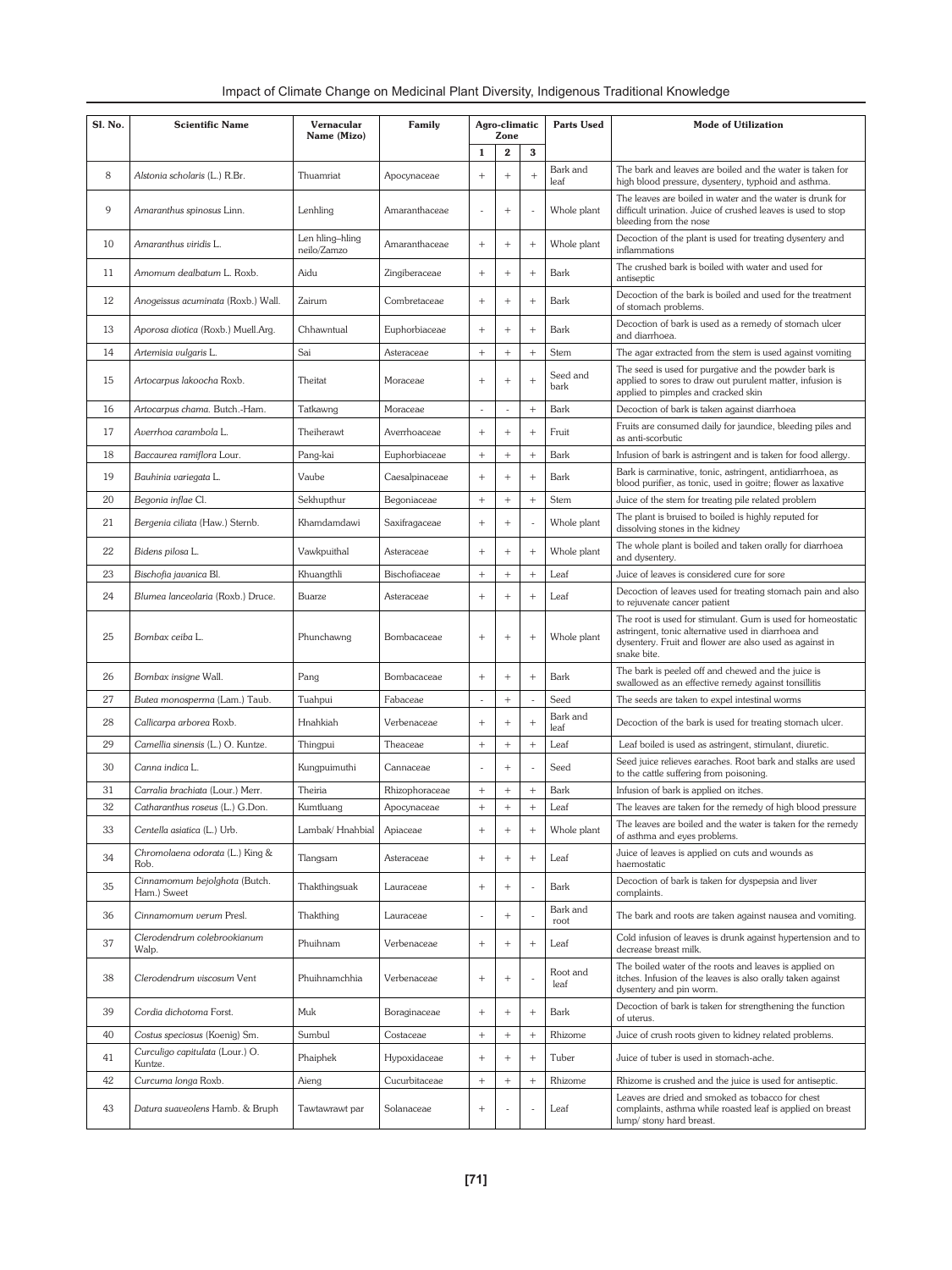| Climate Change: Impact, Adaptation and Response in the Eastern Himalayas |  |  |
|--------------------------------------------------------------------------|--|--|
|                                                                          |  |  |

| <b>Sl. No.</b> | <b>Scientific Name</b>                                          | Vernacular<br>Name (Mizo)    | Family                   |                 | Agro-climatic<br>Zone |               | <b>Parts Used</b>  | <b>Mode of Utilization</b>                                                                                                                                |
|----------------|-----------------------------------------------------------------|------------------------------|--------------------------|-----------------|-----------------------|---------------|--------------------|-----------------------------------------------------------------------------------------------------------------------------------------------------------|
|                |                                                                 |                              |                          | $\mathbf{1}$    | $\mathbf 2$           | 3             |                    |                                                                                                                                                           |
| 44             | Dendrocnide sinuata (Bl.) Chew.                                 | Thakpui                      | Urticaceae               | $^{+}$          | $+$                   | $^{+}$        | Root               | The root is boiled along with crabs and the water is taken<br>for the remedy of jaundice.                                                                 |
| 45             | Derris thyrsiflora Benth.                                       | Hul-hu                       | Fabaceae                 | $^{+}$          |                       | $\! +$        | Fruit              | Decoction of fruit is taken for dysentery and stomach-ache.                                                                                               |
| 46             | Dillenia indica L.                                              | Kawrthindeng                 | Dilleniaceae             | $^{+}$          | $^{+}$                | $^{+}$        | Fruit              | The fruit is boiled and the water is taken for remedy of<br>stomach problem.                                                                              |
| 47             | Dillenia pentagyna Roxb.                                        | Kaihzawl/<br>Hnahkhauh       | Dilleniaceae             | $+$             | $^{+}$                | $^{+}$        | Bark and<br>leaf   | The bark and leaves are boiled and the water is taken for<br>diarrhoea and cancer. The bark is crushed and added to<br>the pig food to remove sore-worms. |
| 48             | Dinochloa compactiflora (Kurz)<br>McClure.                      | Sairil                       | Poaceae                  |                 | $\! + \!\!\!\!$       | $^{+}$        | Whole plant        | The outer skin is scraped off and applied externally on cuts<br>and bandaged to stop bleeding.                                                            |
| 49             | Diplazium maximum (D.Don.) C.<br>Chatt.                         | Chakawkeichi                 | Athyriaceae              | $^{+}$          | $\! + \!\!\!\!$       | $^{+}$        | Leaf               | The frond are crushed and applied externally on skin<br>diseases.                                                                                         |
| 50             | Dregea volubilis Benth.                                         | Ankhapui                     | Asclepediaceae           | $^{+}$          | $\! + \!\!\!\!$       | $^{+}$        | Leaf               | External application of the paste of grinded leaves is used<br>for the treatment against bone fracture and enlarged glands.                               |
| 51             | Dysoxylum gobara (Butch.-Ham.)<br>Merr.                         | Thingthupui                  | Meliaceae                | $^{+}$          | $\! + \!\!\!\!$       | $^{+}$        | Leaf               | Decoction of leaves and buds is used as against in<br>diarrhoea and dysentery.                                                                            |
| 52             | Elaegnus caudata Schl. Ex Mom.                                  | Sarzukpui                    | Elaegnaceae              | $^{+}$          | $\! + \!\!\!\!$       | $^{+}$        | Root               | The root is boiled and the water is taken for the remedy<br>against retained placenta.                                                                    |
| 53             | Emblica officinalis Gaertn.                                     | Sunhlu                       | Euphorbiaceae            | $^{+}$          | $^{+}$                | $^{+}$        | Fruit              | The fruit is consumed for treating stomach problems and<br>for treating the skin.                                                                         |
| 54             | Entada pursaetha DC.                                            | Kawi                         | Mimosaceae               | $^{+}$          | $^{+}$                | $^{+}$        | Seed               | The seed are soaked in water and the water is dropped into<br>the nostrils against leech.                                                                 |
| 55             | Eryngium foetidium L.                                           | Bahkhawr                     | Apiaceae                 | $^{+}$          | $^{+}$                | $^{+}$        | Leaf               | The crush root and leaves are taken for stomachic, and the<br>leaves are taken for pinworms and food allergy.                                             |
| 56             | Ervthrina stricta Roxb.                                         | Fartuah                      | Fabaceae                 |                 | $+$                   | $^{+}$        | Bark               | The bark is used as astringent and antidote to snake bite.                                                                                                |
| 57             | Eurya acuminata DC.                                             | Sihneh (zik sen)             | Theaceae                 | $^{+}$          | $^{+}$                | $+$           | Leaf               | Decoction of leaves is taken for colic and stomach-ache.                                                                                                  |
| 58             | Ficus bengalensis Linn.                                         | Hmawng                       | Moraceae                 | $^{+}$          | $^{+}$                | $^{+}$        | Bark               | Infusion of bark is used as tonic, astringent, dysentery,<br>diarrhoea and diabetes.                                                                      |
| 59             | Ficus hispida Linn.                                             | Paihte maian                 | Moraceae.                | $^{+}$          |                       | $^{+}$        | Leaf               | Leaves is used to apply on eye for eye problems                                                                                                           |
| 60             | Ficus prostrata Lam.                                            | Theitit                      | Moraceae                 | $^{+}$          | $+$                   | $^{+}$        | Root               | The root is crushed and the juice is applied for the remedy<br>against poisoned snake bites                                                               |
| 61             | Ficus semicordata Butch.-Ham.                                   | Theipui                      | Moraceae                 |                 | $\! +$                | $^{+}$        | Fruit              | The young fruits are astringent and are taken for dysentery.                                                                                              |
| 62<br>63       | Garcinia cowa Roxb. Ex DC.<br>Garcinia paniculata (G.Don) Roxb. | Chengkek<br>Vawmva           | Clusiaceae<br>Clusiaceae | $^{+}$          | $\! +$<br>$\! +$      | $^{+}$<br>$+$ | Leaf<br>Seed       | The leaves are boiled and the water is taken for diarrhoea.<br>The seed is used to treat roundworm.                                                       |
| 64             | Girardinia palmata (Forsk) Gaud.                                | Kangthai                     | Urticaceae               | $^{+}$          | $+$                   | $^{+}$        | Root               | The root is crushed and the juice is taken against food<br>allergy.                                                                                       |
| 65             | Gmelina arborea Roxb.                                           | Thlanvawng                   | Verbenaceae              | $^{+}$          |                       | $\! +$        | Fruit              | Roasted fruit is applied externally in itches.                                                                                                            |
| 66             | Hedychium spicatum Ham. ex Sm.                                  | Aithur                       | Zingiberaceae            | $^{+}$          | $^{+}$                | $^{+}$        | Rhizome            | The rhizome is crushed and the juice is taken for liver<br>complaints and body pain                                                                       |
| 67             | Hedyotis scandens (Roxb.)                                       | Laikingtuibur/<br>Kelhnamtur | Zingiberaceae            | $^{+}$          | $\! + \!\!\!\!$       | $^{+}$        | Whole plant        | The whole plant is boiled and the water is taken for the<br>remedy against swollen and kidney problem.                                                    |
| 68             | Helianthus annus L.                                             | Nihawipar                    | Asteraceae               |                 | $\! + \!\!\!\!$       |               | Seed               | Seed-diuretic, expectorant, febrifuge and stomach-ache.                                                                                                   |
| 69             | Helicia robusta (Roxb.) R.Br. ex Wall                           | Pasaltakaza                  | Proteaceae               | $\! +$          | $+$                   | $^{+}$        | Root and<br>stem   | Decoction of root and stem is taken internally for stomach-<br>ache, flatulence, kidney problems.                                                         |
| 70             | Hodgsonia macrocarpa (Bl.) Cogn.                                | Khaum                        | Cucurbitaceae            | $^{+}$          | $\ddot{}$             | $^{+}$        | Seed               | The seeds are boiled and taken for placental disorder.                                                                                                    |
| 71             | Homalomena aromatica Schott.                                    | Anchiri                      | Araceae                  |                 | $\! + \!\!\!\!$       | $^{+}$        | Leaf and<br>stem   | Leaves and stem are cooked along the fodder of pigs to<br>increase their breast milk.                                                                     |
| 72             | Imperata cylindrica (L.) Beauv.                                 | Di                           | Poaceae                  | $^{+}$          | $+$                   | $\! +$        | Root               | Decoction of roots used for expelling thread worms from<br>the body.                                                                                      |
| 73             | Inula cappa DC.                                                 | Buarthau                     | Asteraceae               | $+$             | $^{+}$                | $^{+}$        | Leaf               | Juice is taken orally for diabetes and jaundice.                                                                                                          |
| 74             | Jatropha curcas L.                                              | Kangdamdawi                  | Euphorbiaceae            |                 | $^{+}$                |               | Stem               | Stem is used as tooth brush in swollen gums.                                                                                                              |
| 75             | Lagerstroemia speciosa Pers.                                    | Thlado/ Chawnpui             | Lythraceae               | $^{+}$          | $\! + \!\!\!\!$       | $^{+}$        | Root               | Decoction of root is taken for jaundice and infusion of bark<br>is taken for diarrhoea and dysentery.                                                     |
| 76             | Lindernia ruelloides (Colsm.)<br>Pennell.                       | Thasuih                      | Scrophulariaceae         |                 | $\! + \!\!\!\!$       | $\! +$        | Leaf               | Leaves used for Rheumatism, sciatica, skin worms, wounds.                                                                                                 |
| 77             | Lonicera macrantha (D. Don) Spreng                              | Leihruisen                   | Caprifoliaceae           |                 | $+$                   | $^{+}$        | Leaf               | Decoction of leaves is taken for dysentery and stomach-<br>ache.                                                                                          |
| 78             | Maesa ramentacea Wall.                                          | Arngengpui                   | Myrsinaceae              |                 | $\! + \!\!\!\!$       | $^{+}$        | leaf               | The pounded leaf is applied on itches and skin diseases.                                                                                                  |
| 79             | Maesa indica (Roxb.) DC.                                        | Arngeng                      | Myrsinaceae              |                 | $+$                   | $^{+}$        | Leaf               | Leaves are eaten against dysentery and other stomach<br>problems.                                                                                         |
| 80             | Mangifera indica L.                                             | Theihai                      | Anacardiaceae            |                 | $\! + \!\!\!\!$       | $^{+}$        | Leaf               | Decoction of the leaves taken for treating diarrhoea.                                                                                                     |
| 81             | Melastoma malabathricum L.                                      | Builukham                    | Melastomataceae          | $\! + \!\!\!\!$ | $^{+}$                | $^{+}$        | Leaf and<br>bark   | Bark and leaf is used as wound healer; leaf as antidiarrheal,<br>antiseptic.                                                                              |
| 82             | Melocanna baccifera (Roxb.) Kurz                                | Mautak                       | Poaceae                  |                 | $+$                   | $^{+}$        | Stem               | The outer skin is scraped off and applied on cuts as<br>haemostatics.                                                                                     |
| 83             | Mesua ferrea Linn.                                              | Herhse                       | Clusiaceae               |                 |                       |               | Leaf and<br>flower | Flower is used as astringent, stomachic while flower and<br>leaves are also used against as snakebite & scorpion sting.                                   |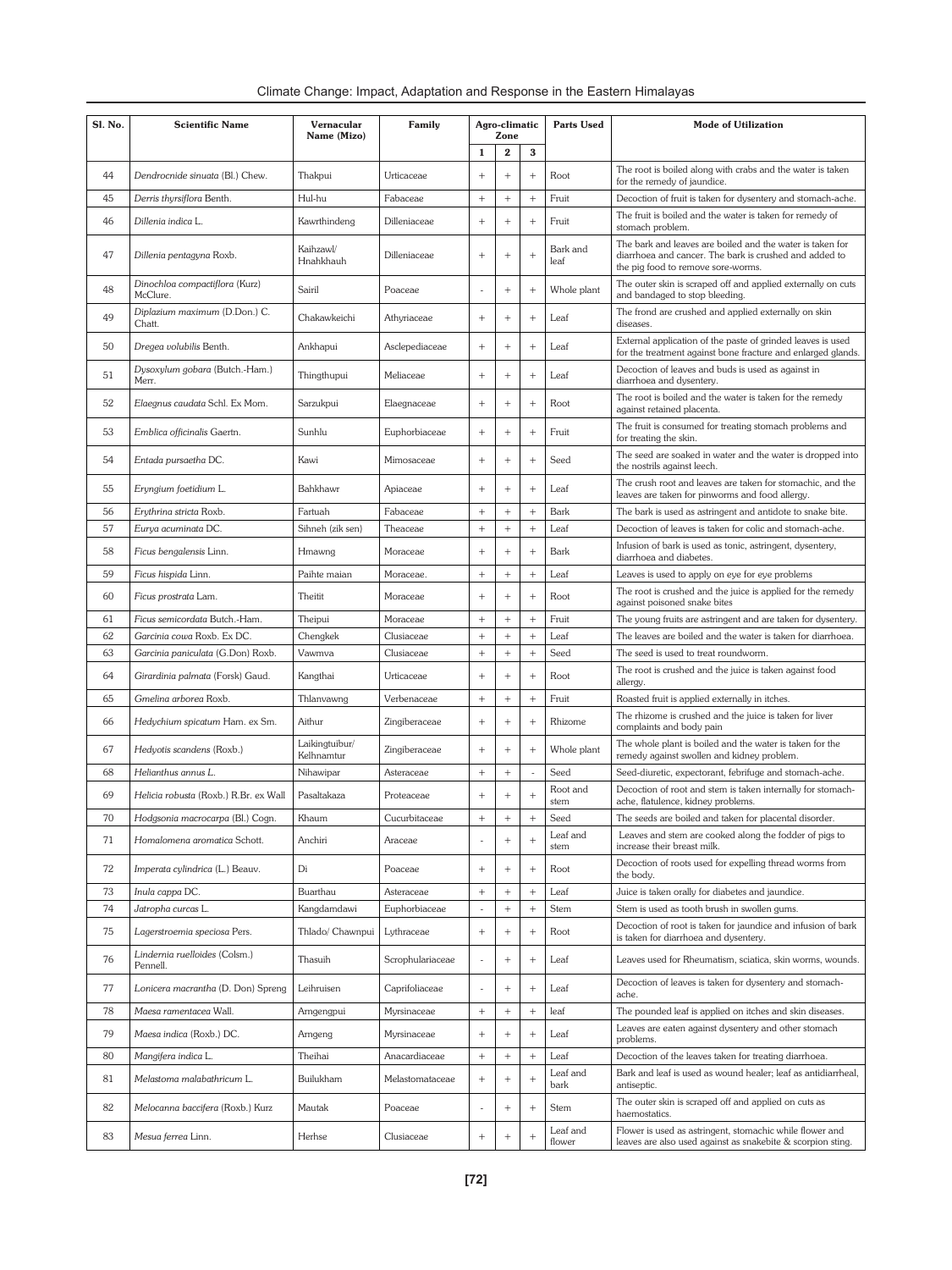| Impact of Climate Change on Medicinal Plant Diversity, Indigenous Traditional Knowledge |  |  |  |
|-----------------------------------------------------------------------------------------|--|--|--|
|                                                                                         |  |  |  |

| <b>Sl. No.</b> | <b>Scientific Name</b>                     | Vernacular<br>Name (Mizo) | Family           |                          | Agro-climatic<br>Zone |                 | <b>Parts Used</b> | <b>Mode of Utilization</b>                                                                                                                                                           |
|----------------|--------------------------------------------|---------------------------|------------------|--------------------------|-----------------------|-----------------|-------------------|--------------------------------------------------------------------------------------------------------------------------------------------------------------------------------------|
|                |                                            |                           |                  | $\mathbf{1}$             | $\bf{2}$              | 3               |                   |                                                                                                                                                                                      |
| 84             | Michelia champaca L.                       | Ngiau                     | Magnoliaceae     |                          | $\! +$                |                 | Leaf              | Infusion of leaves is taken with honey for colic.                                                                                                                                    |
| 85             | Mikania micrantha Kunth.                   | Japanhlo                  | Asteraceae       |                          |                       |                 | Leaf              | Juice of the leaves is applied to cuts as antiseptic.                                                                                                                                |
| 86             | Mimosa pudica L.                           | Hlonuar                   | Mimosaceae       |                          | $^{+}$                | $^{+}$          | Leaf and<br>root  | Leaves and root are used for pile and fistula.                                                                                                                                       |
| 87             | Mirabilis jalapa Linn.                     | Aratukkhuan               | Nycaraginaceae   |                          | $^{+}$                | $\! + \!\!\!\!$ | Leaf              | Infusion of leaves is used for itching by applying externally.<br>Sprain and bone fracture are treated with this plant by<br>bandaging over the injured area with the leaves.        |
| 88             | Musa acuminata Colla                       | Changel                   | Musaceae         |                          |                       |                 | Stem              | The sap of the stem is applied for antiseptic.                                                                                                                                       |
| 89             | Musa glauca Roxb.                          | Saisu                     | Musaceae         | $^{+}$                   | $^{+}$                | $\! + \!\!\!\!$ | Whole plant       | The seeds are made into beads and used as necklace by<br>children against convulsion associated with fever. The sap<br>of the cut stem is taken orally for dysentery and as coolant. |
| 90             | Mussaendra roxburghii Hk. F.               | Vakep                     | Rubiaceae        | $\overline{\phantom{0}}$ | $^{+}$                |                 | Bark              | The bark is crushed and the juice is effectively used in<br>snake bite.                                                                                                              |
| 91             | Myrica esculenta Butch.-Ham. Ex<br>D. Don. | Keifang                   | Myricacea        | $+$                      |                       |                 | Bark              | The bark is crushed and the juice is taken for fever and<br>cough.                                                                                                                   |
| 92             | Oroxylum indicum (L.) Vent.                | Archangkawm               | Bignoniaceae     | $+$                      | $^{+}$                | $\! + \!\!\!\!$ | Fruit             | The fruit and juice of the bark boiled with water and the<br>juice is used for treating kidney stone.                                                                                |
| 93             | Osbeckia nepalensis Hook.                  | Builukhampa               | Melastometaceae  |                          |                       | $^{+}$          | Leaf              | Decoction of leaves is taken for diarrhoea and dysentery.                                                                                                                            |
| 94             | Paederia scandens (Lour.) Merr.            | Vawihuihhrui              | Rubiaceae        | $^{+}$                   | $^{+}$                | $\! + \!\!\!\!$ | Whole plants      | The whole plants are boiled with water and the juice is used<br>for treating breathing problem.                                                                                      |
| 95             | Parkia roxburghii D. Don.                  | Zawngtah                  | Mimosaceae       |                          | $^{+}$                | $\! + \!\!\!\!$ | Fruit             | The skin of fresh pod is scrapped off and made into paste<br>and applied on scabies.                                                                                                 |
| 96             | Phrynium capitatum Wild                    | Hnahthial                 | Marantaceae      | $+$                      | $^{+}$                | $^{+}$          | Leaf and<br>stem  | The young shoot and leaves or stem is used for burns and<br>itches. It is applied externally on the wounded surface as<br>a paste.                                                   |
| 97             | Phyllanthus acidus (L.) Skeels.            | Kawlsunhlu                | Euphorbiaceae    | $^{+}$                   | $^{+}$                |                 | Root              | The root is considered antidote to viper venom.                                                                                                                                      |
| 98             | Polygonum chinensis L.                     | Taham                     | Polygonaceae     |                          |                       |                 | Whole plant       | Juice of the whole plant is used as tonic.                                                                                                                                           |
| 99             | Polygonum plebeium R. Br.                  | Bakhate                   | Polygonaceae     |                          | $^{+}$                | $^{+}$          | Whole plant       | Decoction of the plant is taken against cirrhosis of liver and<br>gastric complain.                                                                                                  |
| 100            | Pratia nummularis Kurz.                    | Choakthi                  | Campanulaceae    | $^{+}$                   | $^{+}$                | $^{+}$          | Leaf              | The leaves are crushed and the juice is taken for the<br>remedy of dysentery and vomiting.                                                                                           |
| 101            | Prunus cerasoides D.Don                    | Tlaizawng                 | Rosaceae         |                          | $^{+}$                | $^{+}$          | Bark              | The bark is boiled and the water is taken against fever.                                                                                                                             |
| 102            | Pteridium acquilinum (v) Kuhn.             | Katchat                   | Pteridiacea      |                          | $^{+}$                | $^{+}$          | Rhizome           | Decoction of rhizome is given in chronic spleen disorder.                                                                                                                            |
| 103            | Saraca asoca (Roxb.) de Wilde              | Mualhawih                 | Caesalpinaceae   |                          | $^{+}$                | $^{+}$          | Stem              | The stem is boiled and the water is taken for easy delivery<br>and diuretic.                                                                                                         |
| 104            | Schima wallichii (DC.) Korth.              | Khiang                    | Theaceae         | $^+$                     |                       |                 | Fruit             | Decoction of fruit is used for snake bite and insect bite                                                                                                                            |
| 105            | Scoparia dulcis Medic.                     | Perhpawng chaw            | Scrophulariaceae | $^{+}$                   | $^{+}$                | $+$             | Whole plant       | The whole plant is crushed and the juice is taken for the<br>remedy of kidney stone and jaundice.                                                                                    |
| 106            | Securinega virosa (Roxb.) Baillon          | Saisiak                   | Euphorbiaceae    | $^{+}$                   | $^{+}$                | $+$             | Leaves            | Decoction of the leaves used for bath in case of measles<br>and chickenpox.                                                                                                          |
| 107            | Solanum nigrum Linn.                       | Anhling                   | Solanaceae       | $^{+}$                   | $^{+}$                |                 | Whole plant       | Infusion of the plant is prescribed for liver problem.                                                                                                                               |
| 108            | Solanum torvum Sweet                       | Tawkpui                   | Solanaceae       |                          |                       | $^{+}$          | Seeds             | The crushed seed is applied to toothache and tooth decay.                                                                                                                            |
| 109            | Spondias pinnata (L.f) Kurz                | Taitaw                    | Anacardiaceae    | $^{+}$                   | $^{+}$                | $^{+}$          | Bark              | The bark is useful in dysentery, gourd and mixed with water<br>rubbed in both auricular and muscular rheumatism.                                                                     |
| 110            | Strobilanthes cusia (Nees) Imlay           | Ting                      | Acanthaceae      | $\overline{a}$           | $^{+}$                | $^{+}$          | Leaf              | The crushed leaves applied on rat-bite.                                                                                                                                              |
| 111            | Tamarindus indica L.                       | Tengtere                  | Caesalpinaceae   | $\, +$                   | $\, +$                | $\, +$          | Leaf              | Infusion of the pulp is taken against diarrhoea.                                                                                                                                     |
| 112            | Tetrameles nudiflora R.Br.                 | Thingdawl                 | Tetramelaceae    |                          | $^{+}$                | $+$             | Bark              | The sap or juice of crushed bark is used for the bite of grey-<br>wood tick by external application or dropped into the year.                                                        |
| 113            | Trevesia palmata (Roxb.) Vis.              | Kawhtebel                 | Anacardiaceae    |                          |                       | $^{+}$          | Leaf              | The leaf is crushed and the juice is taken as an effective<br>remedy for colic, stomach-ache and high blood pressure.                                                                |
| 114            | Vitex peduncularis Wall. Ex Schauer        | Thingkhawilu              | Verbenaceae      | $^+$                     |                       | $\! + \!\!\!\!$ | Bark              | The bark is boiled and the water is drunk against for<br>typhoid fever.                                                                                                              |
| 115            | Zanonia indica Linn.                       | Lalruanga dawibur         | Cucurbitaceae    |                          | $+$                   | $+$             | Fruit             | The ripened fruit is boiled and the water is taken against<br>stomach problem.                                                                                                       |
| 116            | Zanthoxylum rhetsa (Roxb.) DC              | Chingit                   | Rutaceae         | $\overline{+}$           | $^{+}$                |                 | Root              | The paste of the grinded roots is used for treating fever.                                                                                                                           |

## ACKNOWLEDGEMENTS

Financial assistance was available for this study from Rajiv Gandhi Fellowship Scheme to the first author (KL). We wish to thank the villagers and VFDC members for cooperation and support, and

sharing the ITK related information, which helped in developing this paper. We wish to thank the Department of Environment & Forests and Climate Change, Government of Mizoram for deputing some staff members while field visit and facilitating group discussion.